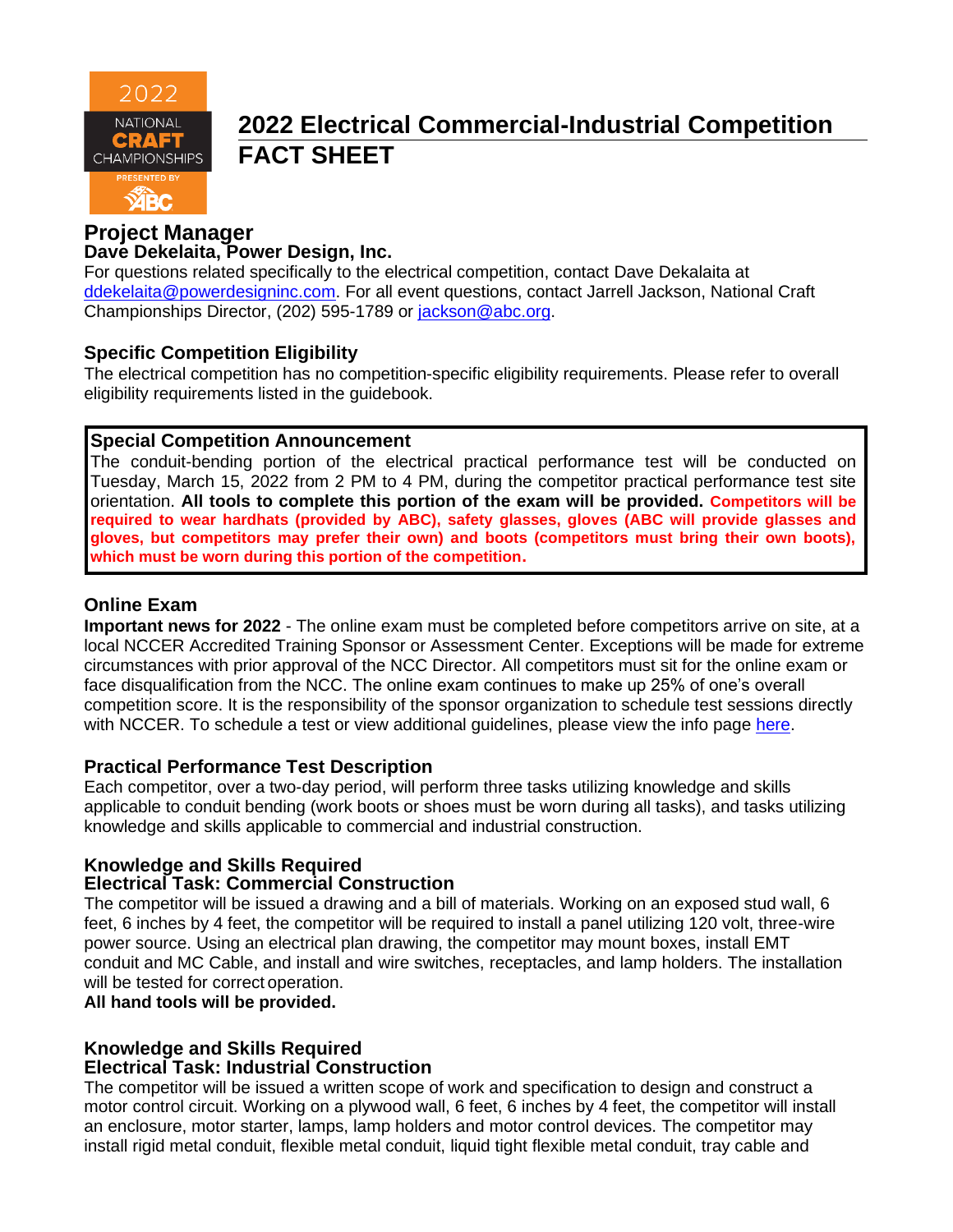electrical metallic tubing. Raceways will be bent, cut, threaded, connected, and secured as appropriate. Circuit conductors will be installed, identified, and terminated per the competitor's design drawings. **All hand tools will be provided.**

The knowledge and skills for this competition are based on the 2017 National Electrical Code® and all levels of the NCCER Electrical curriculum 14 revisions with particular emphasis on the following modules:

- Electrical Safety
- Hand Bending
- Fasteners and Anchors
- Electrical Theory One
- Electrical Theory Two
- Electrical Test Equipment
- Introduction to National Electrical Code®
- Raceways, Boxes, and Fittings
- Conductors
- Introduction to Electrical Blueprints
- Wiring: Commercial and Industrial
- Alternating Current
- Motors: Theory and Application
- Grounding
- Conduit Bending
- Boxes and Fittings
- Conductor Installations
- Cable Tray
- Conductor Terminations and Splices
- Installation of Electric Services
- Circuit Breakers and Fuses
- Contactors and Relays
- Electric Lighting
- Calculations Branch Feeders and **Circuits**
- Conductor Selection and Calculations
- **Overcurrent Protection**
- Raceway, Box, and Fitting Fill Requirements
- Wiring Devices
- **Distribution Equipment**
- Lamps, Ballasts, and Components
- Motor Calculations
- Motor Maintenance, Part One
- **Motor Controls**
- Hazardous Locations
- Load Calculations Feeders and Services
- Practical Applications of Lighting
- Standby and Emergency Systems
- Basic Electronic Theory
- Fire Alarm Systems
- Specialty Transformers
- Advanced Motor Controls
- HVAC Controls
- Heat Tracing and Freeze Protection
- Motor Maintenance, Part Two
- High-Voltage Terminations/Splices
- Advanced Electronic Theory
- Voice and Data Systems
- Busses and Networks
- Fiber Optics
- Programmable Logic Controllers
- Medical Systems
- Television and Antenna Systems
- Medium Voltage
- Power Quality
- Energy Management Systems
- Traffic Signals
- Sound and Signal Systems
- Process and Distributed Control Systems
- Advanced Test Equipment

## **Tools**

#### **All hand tools will be provided.**

**Each competitor will be provided with the tools needed, listed below is an example of the tools provided by NCC, no other tools will be allowed.**

- Medium and large screwdrivers, straight
- Medium Phillips
- Wire strippers
- VOM Meter
- Channel locks
- Awl or center punch
- Claw hammer
- Utility knife
- 9-inch lineman pliers
- Diagonal-cutting pliers
- Roto stripper (MC cable)
- Keyhole saw
- EMT conduit reamer
- **EMT Benders**
- Rigid bender
- Pencils- Sharpe marker
- Basic, non-programmable calculator
- 25' Tape Measure
- Hacksaw
- Torpedo Level
- Tool pouch and belt
- Hard Hat, gloves and safety glasses
- Conduit Threader ½"